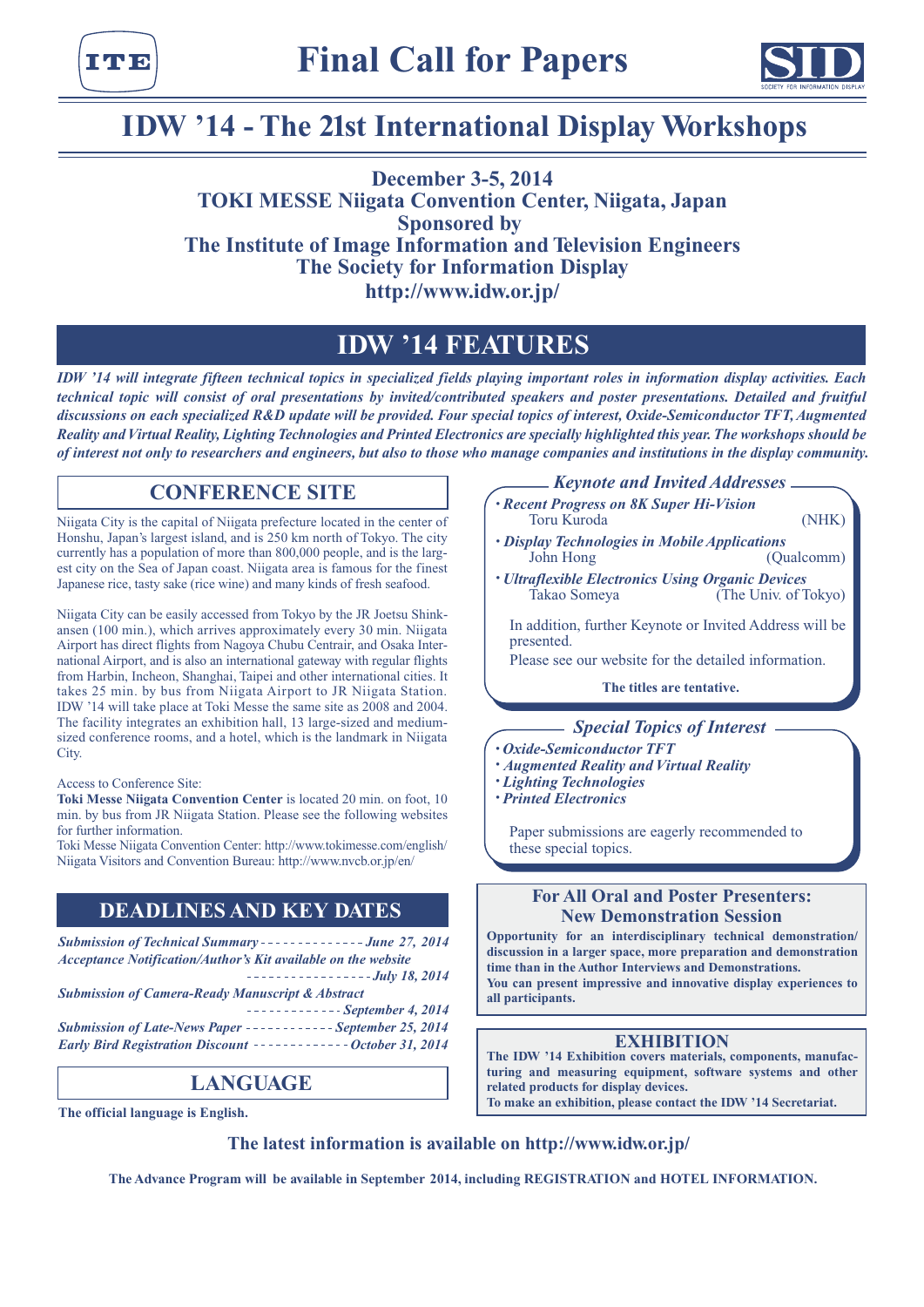# **IDW SCOPE AND OUTLINES**

International Display Workshops (IDW) includes a variety of topics and aspects of display technology, system, process and applications. In particular, this year's IDW will feature fifteen general Topics of Scope and four developing fields for advanced technologies on Special Topics of Interest (STI). The special topics are these recent hot topics: Oxide-Semiconductor TFT, Augmented Reality and Virtual Reality, Lighting Technologies, and Printed Electronics. The IDW Scope includes a variety of topics of display materials and components, display devices, electronic system, quality evaluation, interactive technologies, manufacturing process, equipment and applications listed below. We encourage the submission of original papers on all aspects of research, technical development, measurement systems, driving methods, data management and applications of information displays and related technologies. We particularly encourage submissions on topics of emerging interest in the research and development communities.

# **SPECIAL TOPICS OF INTEREST**

### **Oxide-Semiconductor TFT**

*Organizer Workshops: AMD, FMC and FLX Facilitator: Mutsumi Kimura (Ryukoku Univ.)*

Recently, research and development on amorphous oxide-semiconductors such as In-Ga-Zn-O (a-IGZO) and similar materials have been carried out worldwide. Studies on other materials and polycrystalline oxide-semiconductor TFTs have also been activated. Currently, a-IGZO TFTs have already been mass produced for use in AM-LCDs, and AM-OLEDs. This special topic will cover all aspects of science and technologies for oxide-semiconductor TFTs.

#### *Scopes*

- 1) Oxide semiconductor materials and fundamental mechanisms (a) Issues: illumination instability, degradation, etc. 2) Device physics, fabrication processes and equipment (b) Oxide-TFT backplane for LCD, OLED display,
- 2) Device physics, fabrication processes and equipment 5) Oxide-TFT backplane for LCD, OLED display, e-Paper 3) Oxide-TFT display circuits and embedded systems 6) Flexible devices, transparent electronics, sensors, and o
- 
- 
- 
- 6) Flexible devices, transparent electronics, sensors, and other applications

### **Augmented Reality and Virtual Reality** *Organizer Workshops: FMC, 3D, VHF, PRJ, DES and INP*

This topic will cover all aspects of technologies, systems, applications and human factors for information display using a fusion of real and virtual. Demonstration sessions will be held to give impressive AR and VR experiences to all participants.

#### *Scopes*

- 1) Augmented reality (AR), mixed reality (MR) and virtual reality (VR) technologies
- 3) Displays for AR, MR and VR (Video and Optical See-through type displays including HMD and HUD)
- 4) Input and interactive technologies for AR, MR and VR

## **Lighting Technologies**

This topic will cover all aspects of science and technologies of lightings, ranging from LED lighting, OLED lighting, flexible lighting, manufacturing of lightings, materials and device structures for lightings and internal or external efficiency enhancement technologies.

- *Scopes*<br>1) Solid-state lighting: LED and OLED
- 

2) Projection mapping technology on real objects

- 3) Flexible lighting including backlight unit for LCD 8) Energy consumption and environmental iss<br>
3) Manufacturing of lightings and their applications<br>
9) Miscellaneous topics related with lightings
- 4) Manufacturing of lightings and their applications
- 5) Materials and device structures for lightings

### **Printed Electronics**

5) Image processing for AR, MR and VR

#### *Organizer Workshops: FMC, PH and OLED Facilitator: Yasunori Kijima (Sony)*

*Facilitator: Koji Makita (AIST)*

- 1) Solid-state lighting: LED and OLED 6) Technologies about the internal or external efficiency enhancement 2) Fluorescent light sources: CCFL and HCFL 7) Theories, simulations and measurements for lightings
	- 7) Theories, simulations and measurements for lightings 8) Energy consumption and environmental issues
	-
	-

### Printing technologies are opening up a new era of electronic devices with their advantages of high productivity, low cost, large scale and low environmental-burden fabrication. In this topic, we will cover all aspects concerning printed electronics from scientific and technological viewpoints.

#### *Scopes*

- 1) Devices, sensors, circuits, displays and systems fabricated with printing technologies.
- Printing technologies for fabricating electronic devices.
- 3) Electronic material suitable for printing.
- 4) Fabricating process and equipment for printed electronics.
- 5) Self-assembling and controlling alignment for printed electronics.
- 6) Evaluating and inspecting technologies for printed devices.

### **WORKSHOPS AND CHAIRS**

#### **All of the IDW topics will be organized by following workshops.**

|                                                         | : Takahiro Ishinabe (Tohoku Univ.)                                                                                                                                                                                   |
|---------------------------------------------------------|----------------------------------------------------------------------------------------------------------------------------------------------------------------------------------------------------------------------|
| <b>Active Matrix Displays</b>                           | : Yoshihide Fujisaki (NHK)                                                                                                                                                                                           |
| FPD Manufacturing, Materials and Components             | : Tetsuya Miyashita (Tohoku Inst. of Tech.)                                                                                                                                                                          |
| <b>EL Displays and Phosphors</b>                        | : Yoichiro Nakanishi (Shizuoka Univ.)                                                                                                                                                                                |
|                                                         | : Hidenori Mimura (Shizuoka Univ.)                                                                                                                                                                                   |
|                                                         | : Takeo Wakimoto (Merck)                                                                                                                                                                                             |
| 3D/Hyper-Realistic Displays and Systems                 | : Sumio Yano (Shimane Univ.)                                                                                                                                                                                         |
| Applied Vision and Human Factors                        | : Taiichiro Kurita (NHK)                                                                                                                                                                                             |
| Projection and Large-Area Displays and Their Components | : Satoshi Ouchi (Hitachi)                                                                                                                                                                                            |
| <b>Electronic Paper</b>                                 | : Hiroshi Arisawa (Fuji Xerox)                                                                                                                                                                                       |
|                                                         | : Masayuki Nakamoto (Shizuoka Univ.)                                                                                                                                                                                 |
| Display Electronic Systems                              | : Haruhiko Okumura (Toshiba)                                                                                                                                                                                         |
| <b>Flexible Electronics</b>                             | : Hideo Fujikake (Tohoku Univ.)                                                                                                                                                                                      |
| Touch Panels and Input Technologies                     | : Nobuyuki Hashimoto (Citizen Holdings)                                                                                                                                                                              |
|                                                         | LC Science and Technologies<br>Field Emission Displays, CRTs and Plasma Displays<br><b>OLED</b> OLED Displays and Related Technologies<br><b>MEET</b> MEMS and Emerging Technologies for Future Displays and Devices |

*Organizer Workshops: AMD, DES, FLX, FMC, LCT and OLED Facilitator: Hajime Hirata (Toray Eng.)*

- 
- 
-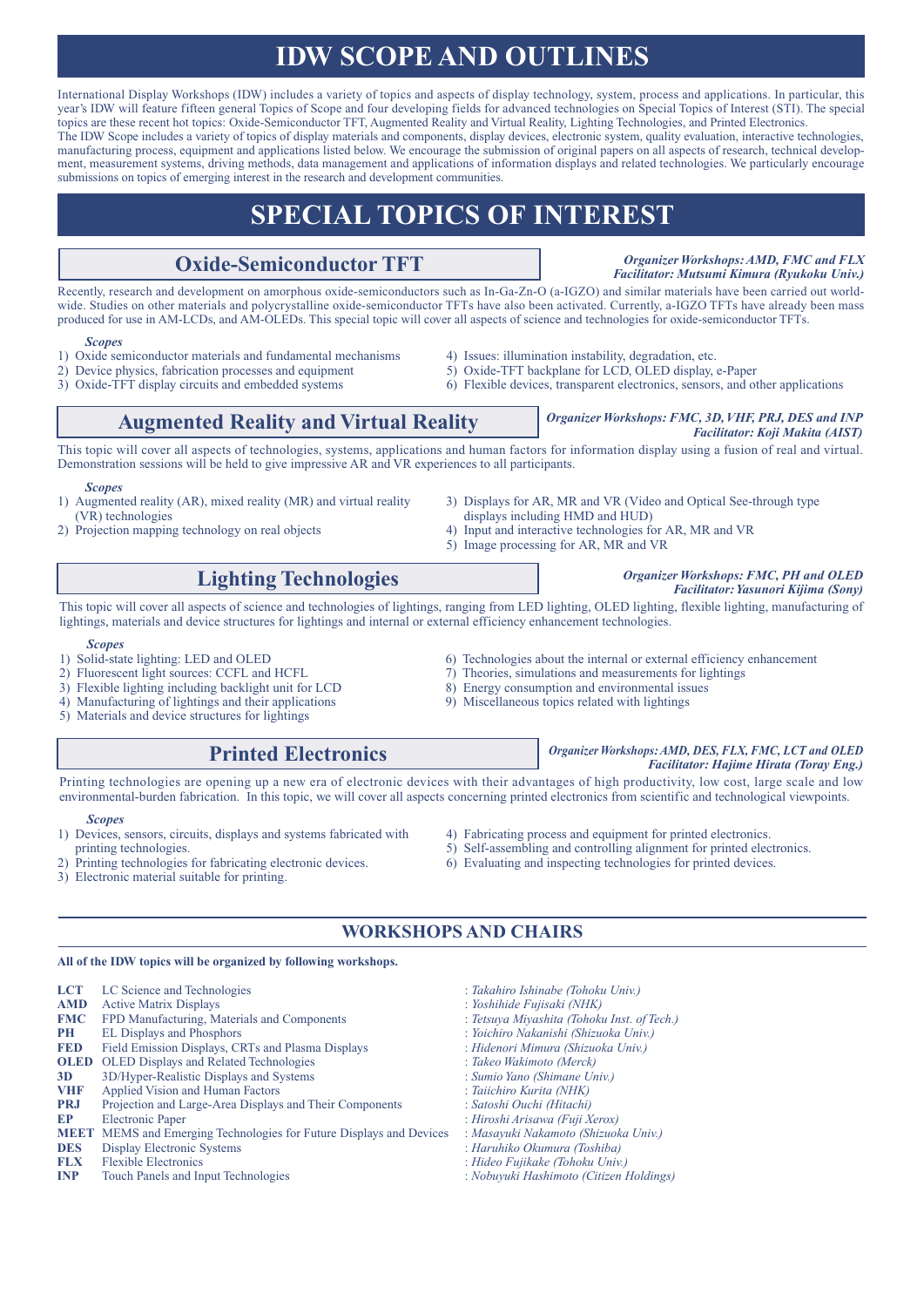# **TOPICS OF IDW SCOPE**

### **Active-Matrix Displays**

This topic will cover all aspects of active-matrix displays

#### *Topic Areas*

- 1) Active-matrix displays based on liquid crystals, organic light-emitting diodes, electrophoresis, electrochromism, field emission (FE), microelectro mechanical systems
- 2) Active devices including oxide TFTs, organic TFTs, silicon-based TFTs, CNT-FETs, Dirac-cone based devices (graphene, silicene, BN,  $MoS<sub>2</sub>, etc.),$  solution-processed devices
- 3) Issues in high-resolution/large-area active matrix display and devices including array and circuit design technologies, addressing schemes, systems, fundamentals, device physics, structures, processes, new materials, evaluation methods, reliability, mechanical testing
- 4) Novel emerging active-matrix displays and devices
- 5) Novel applications of active-matrix devices including touch, imaging, and any other sensors, flexible displays, curved/bendable displays, micro displays, wearable displays, digital signage

### **Display Electronic Systems**

This topic will cover all aspects of electronic systems including hardware as well as software on all kinds of displays.

#### *Topic Areas*

- 1) Driving methods, circuits and systems for AMOLEDs and LCDs
- 2) Video processing including deinterlace, scaling and elimination of
- artifacts and blur 3) Exploration of future standards such as post-HDTV
- 
- 4) Video interface technologies including data transmission and storage 5) Novel display systems including mobile/auto applications
- 6) Cooperative operations of functional components
- 
- 7) Circuit technologies including high speed and low power driving

### **Emissive Technologies**

This topic will cover all aspects of science, technologies and applications of FEDs, CRTs, ELDs and PDPs, and will also deal with phosphor application, phosphor screens for FEDs, CRTs, ELDs and PDPs, lighting source and other emissive devices.

- *Topic Areas*
- 1) Fundamental mechanisms and configurations
- 2) Modeling and simulation
- 3) Materials, components and fabrication processes
- 4) Field emission physics and characteristics
- 5) Inorganic ELD (materials, process, devices, drive circuits, etc.)
- 6) LEDs (materials, devices, panels, lighting, etc.)
- 7) Phosphors for CRTs, PDPs, FEDs, VFDs, LEDs
- 8) Driving technologies and signal processing
- 9) Picture quality, reliability and lifetime
- 10) Applications of FEDs, CRTs, ELDs and PDPs

### **e-Paper**

This topic will cover all aspects of electronic paper ranging from materials science and devices to human factors and various applications for the future.

#### *Topic Areas*

- 1) Advancement of various display technologies for e-Paper, such as electrophoretic, electrochromic, electrowetting, liquid crystal, MEMS and twisting ball displays, to enhance colors, brightness and contrast ratio
- 2) Novel functional materials and components
- 3) Driving method
- 4) Human interfaces suitable for e-Paper from paper-like displays to tablet PCs
- 5) Various applications of e-Paper such as e-Books, e-Newspapers, Digital papers, electronic shelf labels and signages
- 6) Discussion of the social impact of e-Paper
- 7) Evaluation method taking account of human factors

### **Flexible Electronics**

This topic will cover all aspects of flexible electronics, including material science, device physics, fabrication processes, and application systems for next-generation technology.

#### *Topic Areas*

- 1) Novel flexible devices in display and non-display fields
- 2) Flexible/stretchable mechanism and strategy
- 3) Flexible substrate innovation (plastic film, metal foil, ultra-thin glass sheet, textile, paper, etc.) and encapsulation
- 4) Excellent transistors in flexible organic/inorganic electronics
- 5) High-performance display principles (OLED, LC, electronic paper, etc.)
- 6) Tolerance evaluation for bending and stretching deformation
- 7) Revolutionary device applications (paper-like, bendable, foldable, roll-up screen, hanging, wearable, wrapping usages, etc.)

### **Image Quality and Human Factor**

This topic will cover all aspects of vision, human factors and image quality related to information displays, such as visual requirements, imagequality analysis/improvements, or measurements on displays, as well as new display applications and display ergonomics.

#### *Topic Areas*

- 1) Visual requirements for display characteristics: luminance, contrast, grayscale, color, resolution, frame rate, viewing angle, etc.
- 2) Display image format for better visual experience, such as UHDTV
- 3) Analysis and improvement of display image-quality, such as dynamic
- range, color reproduction or moving image artifacts 4) High quality color reproduction systems including high dynamic range and wide color gamut systems
- 5) High-fidelity systems such as professional use and master monitors
- 6) Display measurement methods relevant to human factors
- 7) New display applications, such as virtual/augmented reality systems
- 8) Display ergonomics, such as legibility/usability of displays, or actions/behaviors related to visually displayed information
- 9) Visual fatigue or eye strain relevant to displays, such as 3D or LED backlights

### **Liquid-Crystal Technologies**

This topic will cover all aspects of liquid crystal (LC) science and technologies, including LC material science, device technology, fabrication processes, evaluation method, and new technologies for display, photonics, and sensing applications.

#### *Topic Areas*

- 1) Physicochemical studies of LC materials
- 2) Nano-structural LC alignment and devices including blue phase
- 3) Surface alignment processes and characterization techniques
- 4) Electro-optic effects, display modes, optical design and simulations including 3D technologies
- 5) Fabricating, manufacturing, measuring and evaluation techniques
- 6) High performance displays featuring excellent image quality
- 7) Color filter and rendering technologies
- 8) LC technologies for flexible displays and electronic papers
- 9) Optical functional devices for non-display applications
- 10) LC semiconductors and organic electronics
- 11) LC photonic crystals and lasers

## **Manufacturing, Process and Equipment**

This topic will cover technology trends and all flat panel displays from the perspective of manufacturing, application systems and fabrication processes including flexible and printing techniques.

#### *Topic Areas*

- 1) Equipment and materials for production
- 2) Measurement and evaluation equipment
- 3) Fabrication methods, including printing techniques, soft lithography, roll-to-roll process and transfer techniques for high precision, large area and high productivity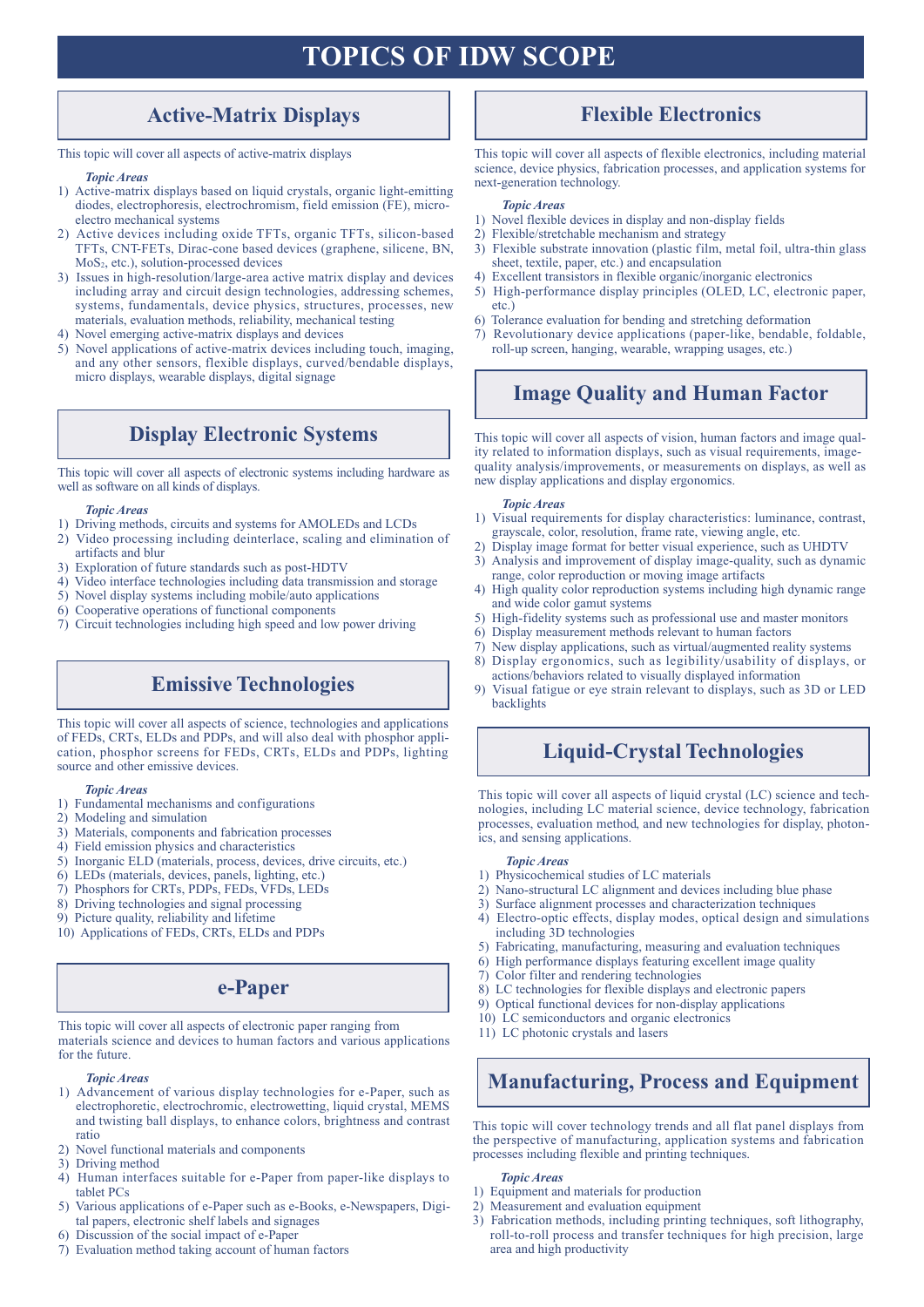### **Materials and Components**

This topic will cover technology trends and flat panel displays from the perspective of materials, components and systems.

#### *Topic Areas*

- 1) Trends in materials, components and systems for flat panel displays
- 2) Technical trends in panel construction
- 3) Optical materials and systems
- 4) Color filter materials
- 5) Lighting materials, components and systems
- 6) Materials and components for flexible electronics 7) Materials and process for TFT devices
- 8) Materials, components and system for AR/VR

#### This topic will cover all aspects of science and technologies of MEMS, nanotechnologies and emerging technologies for future displays, imaging devices, and related electron devices, ranging from materials research and basic device physics to display and other applications.

**MEMS and Nanotechnologies**

#### *Topic Areas*

- 1) Displays, imaging devices and other optical and electron devices using MEMS, nanotechnologies and emerging technologies
- 2) Nanotechnologies and nanomaterials such as quantum dot devices, quantum dot materials, graphene, CNT, fullerene, etc.
- 3) Optical MEMS such as optical scanners, optical switches, optical mirrors, optical space modulators, optical filters, etc.
- 4) Sensors and actuators for electromagnetic wave, infrared rays, ultraviolet rays, X-rays, visible rays, supersonic wave, hearing, touch, smell, taste, etc.
- 5) Materials, components and fabrication processes
- 6) Fundamental mechanisms and configurations
- 7) Miscellaneous topics related to future displays

### **New Technologies and Applications**

This topic will cover the other new technologies and application for display related materials, devices, systems and measurements.

#### *Topic Areas*

- 1) Novel devices and systems
- 2) Emerging technologies for display applications
- 3) Advanced materials for display application

## **Organic Light-Emitting Displays and Organic Devices**

This topic will cover all aspects of science and technologies of OLED, ranging from materials research and basic device physics to display including backplane technologies and other applications.

#### *Topic Areas*

- 1) Materials for organic devices (OLED, OTFT, OLET)
- 2) Device physics and related phenomena of organic devices
- 3) Backplane technologies for OLED applications
- 4) Fabrication processes for organic devices
- 5) Miscellaneous topics related with organic devices
- 6) Fundamental mechanisms and configurations of organic devices
- 7) OTFT for OLED displays
- 8) Organic light-emitting transistors (OLET)
- 9) OLED for Lighting
- 10) Flexible organic devices

### **Projection and Large Area Displays**

This topic will cover current topics concerning projection and large area displays and their components.

#### *Topic Areas*

- 1) Projectors (conventional, pico, embedded, LASER scanning, projection TV)
- 2) Intelligent Display (wearable, near-eye, AR&VR, applications)
- 3) Micro display (LCOS, MEMS, HTPS) technologies for projection
- 4) Optics and optical components (light sources, screens, lenses, mirrors, films, etc.) for projection
- 5) Algorithm and image processing for projection and large-area displays
- 6) Digital cinema, 3-D projection, signage and vehicle/Head-up display systems
- 7) Large-area display systems and tiled-display systems

### **3D/Hyper-Realistic Displays**

This topic will cover several current topics encompassing 3D/hyperrealistic displays, systems and other related technologies.

#### *Topic Areas*

- 1) Stereoscopic, autostereoscopic, holographic and other 3D display technologies and systems
- 2) Immersive, interactive and VR display technologies and systems
- 3) 3D/hyper-realistic image interaction technologies and systems for Augmented Reality (AR)
- 4) New image capturing devices or systems for 3D, hyper reality and interaction
- 5) New output devices or systems for 3D, hyper reality and interaction
- 6) Digital archive systems for 3D or hyper-reality
- 7) 3D/ hyper-realistic image coding, 2D to 3D conversion, multiviewpoint representation and other 3D/hyper-realistic image processing
- 8) Human factor and evaluation of 3D/hyper-realistic display techniques and systems

### **Touch and Interactive Technologies**

Touch panel technology continues to evolve. Camera systems are often employed in auto-stereoscopic displays. Sensing and displaying 3D positions in space literally open a new dimension for a truly intuitive human interface. This workshop covers all aspects of input technologies related to displays, ranging from materials, devices, application systems to discussions on how we interact with various systems.

#### *Topic Areas*

- 1) Out-cell, On-cell and In-cell touch panels
- 2) Touch panel materials, devices, production processes and systems
- 3) Image sensors
- 4) 2D, 3D imaging devices and systems
- 5) Adaptive and personalized interfaces
- 6) Input systems for augmented reality
- 7) Human-computer interaction and other emerging interactive technologies

### **SHORT PRESENTATION**

**"Short Presentation Session" for poster presenters to be introduced as part of e-Paper and Projection and Large Area Displays sessions!**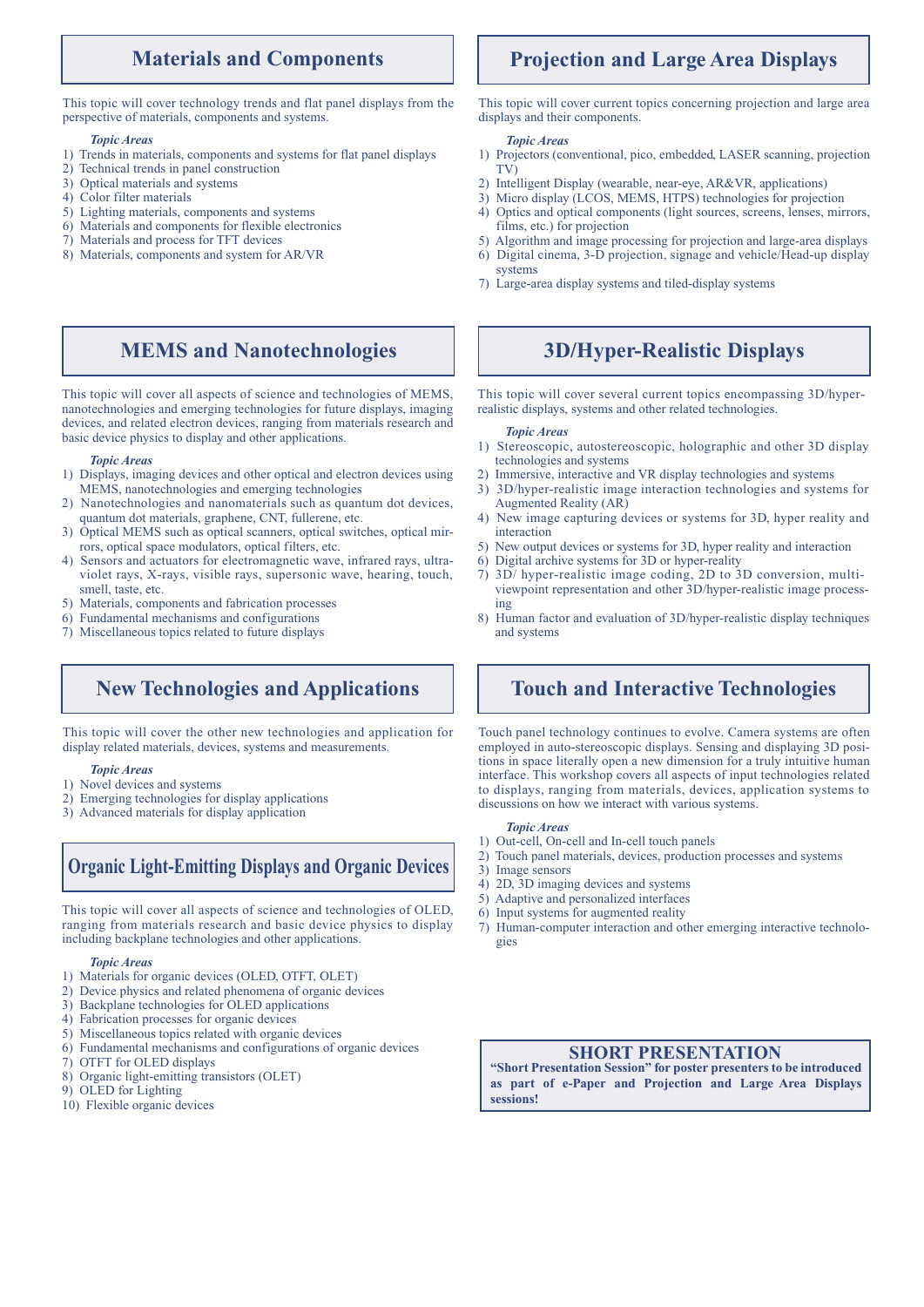## **PAPER SUBMISSION**

### **INSTRUCTIONS FOR SUBMISSION OF TECHNICAL SUMMARY**

Submit a Technical Summary in PDF format without any security option via the conference website:

### **http://www.idw.or.jp/authinfo.html**

Follow the submission instructions given on the website and shown below. The Technical Summary will be used only for evaluation and will not be published. The title of the accepted papers, the authors and their affiliations will be published in the Advance Program.

### **I. Technical Summary Guidelines**

The file should be formatted to A4 page size. Details of the format are described in the sample file available on the website (http://www.idw.or.jp/authinfo.html).

The file should contain one or two pages of text in **one column**, with additional pages for figures/tables/photographs. The following items should be included:

- (1) **Paper title**
- (2) **Names of all authors with their affiliations:** The name of the presenting author should be underlined.
- (3) **Abstract:** 50 words or less, highlighting the focus of your paper.
- (4) **Presentation style:** Indicate if you wish to have your paper considered for oral or poster presentation.
- (5) **Preference of Topics of Interest:** Indicate the closest matching Topics of Interest.
- (6) **The body** of the Technical Summary must contain the following. (a) Background and objectives: Introduce the state of the subject and describe the goal of your work.
	- (b) Results: Describe specific results. Illustrations to highlight your work are encouraged.
	- (c) Originality: Clearly describe what are new and/or emphasized points.
	- (d) Impact: Discuss the significance of your work and compare your findings with previously published works.
	- (e) References: List references covering projects in related areas.
	- (f) Prior publications: The paper must be an original contribution. If you have published or presented material for similar work, explain how the present material differs.

### **II. Online Submission**

### Access **http://www.idw.or.jp/authinfo.html**

The submission procedure consists of three steps:

- (1) **Questions to authors:** Select the number of authors, affiliations and maximum number of affiliations for one author.
- (2) **Paper title & author information:** Enter the paper title, the names of all authors, all affiliations, information about the presenting author, the Scope/Special Topics of Interest name and presentation preference.

 Please understand that the title may be edited by the program committee.

#### **An acceptance/reject notification will be sent to you via the e-mail address that you provided on the website.**

(3) **Confirmation & submission:** Please take time to review the paper title and the author information carefully as mistakes cannot be rectified after the file is uploaded. Select a file name of the Technical Summary to submit to our server. When the file is successfully uploaded, a "FINISH" message will appear on the screen and you will also receive a submission confirmation e-mail.

### **FORMAT OF PRESENTATION**

Accepted papers will be assigned to either oral or poster presentation in the most suitable Topics of IDW Scope/Special Topics of Interest at the discretion of the program committee.

#### (1) **Oral presentations**

- Oral presentations will usually conform to the 20-minute format including questions and answers. The program committee will determine the duration of presentation.
- Oral presenters are strongly urged to attend the Author Interviews and Demonstrations after the presentation (a table and AC 100 V power will be made available).
- (2) **Poster presentations**
	- Poster presentation will conform to a 3-hour format in front of an individual poster in board.
	- A table and AC 100 V power will be made available.
	- "Short Presentation Session" to introduce poster presenters as part of several topics. All poster presenters in several topics are required to give a brief, 3-minute oral presentation with no discussion time.

### **ACCEPTANCE**

You will be notified of the results of your Technical Summary review via e-mail. Upon acceptance of the Technical Summary, authors must prepare a camera-ready manuscript to be published in the conference proceedings. The author should use the manuscript template, which will soon be available on the conference website. It will be four pages in length and in a two column format. Acceptance is subject to following conditions:

- (1) Registration is required before the camera-ready submission for all presenters.
- (2) All company or government releases must be obtained.
- (3) The author must be the copyright holder or have written permission from the copyright holder for any material used in the paper.
- (4) Your submitted paper must not be published in any media including personal websites on the Internet before it is presented at the conference.
- (5) One of the authors must give a presentation at the conference. For the poster session, at least one of the authors must stand by their posters during their core time, which will be set in the session.

### **LATE-NEWS PAPERS**

A limited number of late-news papers reflecting important new findings or developments may be accepted. Authors are requested to submit a 2-page camera-ready manuscript on A4-sized pages accompanied by an abstract. Access the conference website: http://www.idw.or.jp/authinfo.html Follow the submission instructions given on the website.

### **COPYRIGHT**

The copyrights of your submitted camera-ready manuscript will be transferred to ITE and SID. The copyright terms and conditions are available on the conference website (http://www.idw.or.jp/copyright.pdf).

### **TRAVEL GRANTS**

A limited number of travel grants will be available to full-time student presenters attending from outside Japan. Check the travel grant application box of the online submission mentioned above.

### **IDW Best Paper Award and IDW Outstanding Poster Paper Award**

**The award committee of IDW will select the most outstanding papers from those presented at IDW '14. The winners will be announced on the IDW website and given a plaque after the conference.**